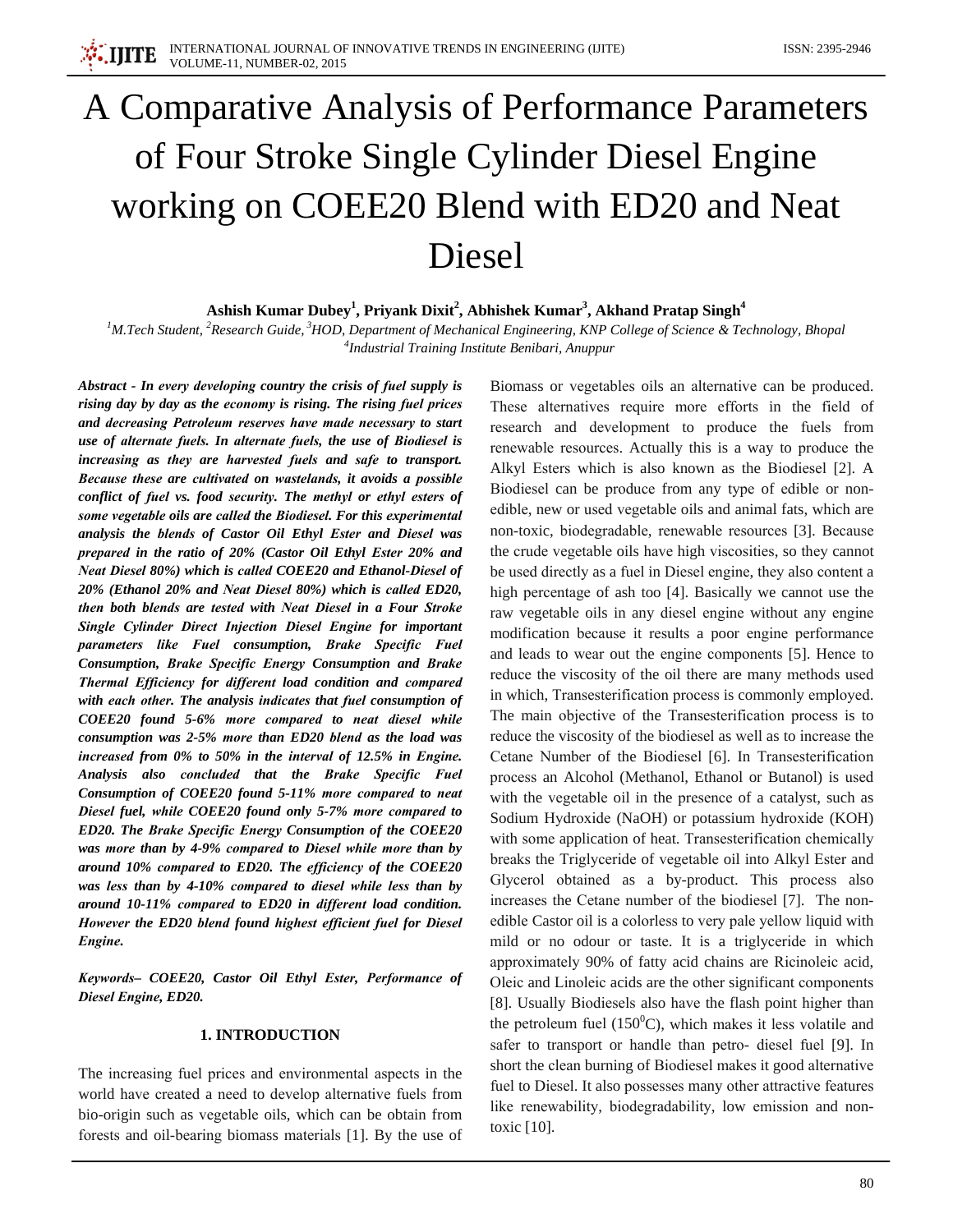# 2. EXPERIMENTAL SETUP

The experiments have been performed on a Single Cylinder Four Stroke Direct Injection Diesel Engine, which specification is given below:

| <b>Details</b>           | <b>Parameters</b>    |  |  |
|--------------------------|----------------------|--|--|
| Make                     | Kirlosker Engine     |  |  |
| Model                    | SV1                  |  |  |
| <b>Alignment</b>         | Vertical, Totally    |  |  |
|                          | Enclosed.            |  |  |
| <b>Ignition</b>          | Compression Ignition |  |  |
| <b>Stroke</b>            | <b>Four Stroke</b>   |  |  |
| <b>Cooling System</b>    | Water Cooled         |  |  |
| No. of Cylinder          | One                  |  |  |
| <b>Bore Size</b>         | 87.5 mm              |  |  |
| <b>Stroke Length</b>     | $110 \text{ mm}$     |  |  |
| <b>Cubic Capacity</b>    | 662 CC               |  |  |
| <b>Compression Ratio</b> | 16.5:1               |  |  |
| <b>Engine RPM</b>        | 1500                 |  |  |
| <b>Rated Power</b>       | 8 hp                 |  |  |

### **3. RESULTS & DISCUSSION**

The following results have been analyzed through the experiments:

# **A. PROPERTIES OF FUELS**

The basic properties of Neat Diesel, COEE and Ethanol are obtained by the help of IOCL and Department of Chemistry in KNP College of Science and Technology, Bhopal, Which are listed below:

| <b>Properties</b>                       | <b>Diesel</b> | <b>COEE</b> | <b>Ethanol</b> |
|-----------------------------------------|---------------|-------------|----------------|
| Density (kg/m <sup>3</sup> ) at $40^0C$ | 840           | 930         | 830            |
| <b>Relative Density at</b><br>$40^0C$   | 0.84          | 0.93        | 0.83           |
| <b>Viscosity</b> ( $mm^2/s$ )           | 3.2           | 14.8        | 2.5            |
| <b>Flash point</b> $(^0C)$              | 54            | 135         | 15             |
| Fire Point $(^0C)$                      | 62            | 145         | 26             |
| Cloud Point $(^0C)$                     | 7.5           | $-12$       | 4              |
| Pour Point $(^0C)$                      | $-15$         | $-30$       | $-70$          |
| L.C.V. (kJ/kg)                          | 42750         | 37900       | 26800          |

# **B. PERFORMANCE OF DIESEL ENGINE**

All experiments have been performed in a Diesel engine at a constant speed of 1500 RPM by varying the brake load from 0% to 50%, with the interval of 12.5%. The result data obtained from the experiments is used to evaluate the performance characteristics of diesel engine:

## **I. FUEL CONSUMPTION**

The first graph has been plotted between Load in x-axis and Fuel consumption in y-axis. As the graph indicates that fuel consumption increases as the load increased. It is found that fuel consumption of COEE20 found 5-6% more compared to neat diesel while consumption was 2-5% more than ED20 blend as the load was increased. The fuel consumption of the ED20 blend was more compared to other fuels in high load condition.



## **II. BRAKE SPECIFIC FUEL CONSUMPTION**

The second graph has been plotted between Load in X-axis and BSFC in y-axis, which indicates that Brake Specific Fuel Consumption of COEE20 found 5-11% more compared to neat Diesel fuel, while COEE20 found only 5-7% more compared to ED20. For BSFC the ED20 blends found the optimum performer.



### **III. BRAKE SPECIFIC ENERGY CONSUMPTION**

The third graph has been plotted between Load in X-axis and BSEC in y-axis, which indicates that Brake Specific Energy Consumption of the COEE20 was more than by 4-9%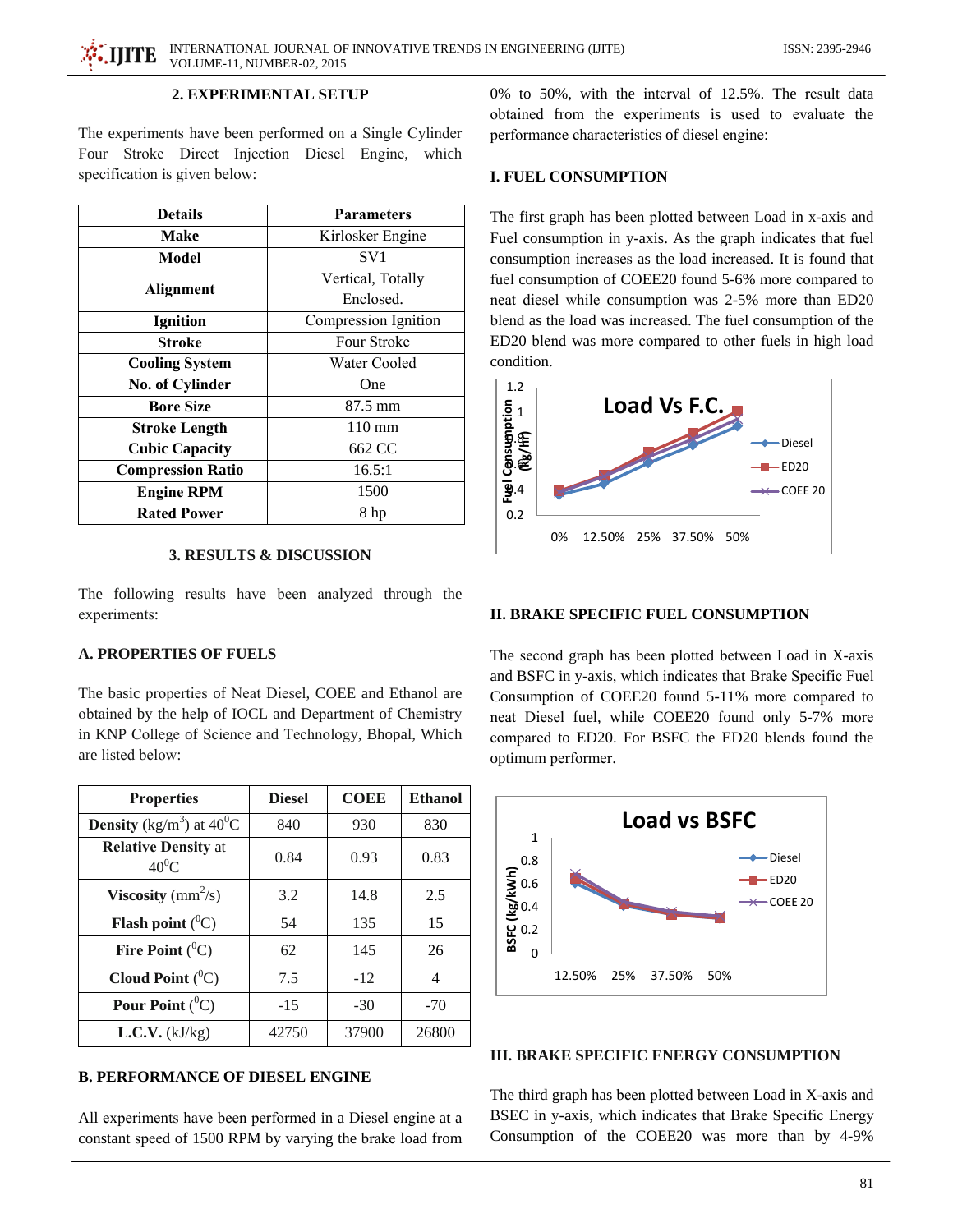compared to Diesel while more than by around 10% compared to ED20.



#### **IV. BRAKE THERMAL EFFICIENCY**

The third graph has been plotted between Load in X-axis and % Brake Thermal Efficiency in y-axis, which indicates that all the fuel performs efficiently in high load condition. The results also indicates that The efficiency of the COEE20 was less than by 4-10% compared to diesel while less than by around 10-11% compared to ED20 in different load condition.



#### **4. CONCLUSION**

It has been concluded based on the experiments that the use of Biodiesel blend (COEE20) slightly increases the (BSFC) in comparison to Diesel and ED20 fuels at the same load conditions. The Brake Thermal Efficiency of biodiesel (COEE20) fuel found close to Diesel fuel. The BSEC graph also indicates that the COEE20 consumes more BSEC than other fuels. Although the ED20 found the best alternative to the Diesel fuel but Castor Oil Ethyl Ester also found better fuel to be used as the alternative. In Short COEE 20 blend

meets the expectation to be used as a Bio-fuel; however its performance is somewhat lower than ED20 blend.

### 7. FUTURE SCOPES

The prices of petroleum oil are increasing day by day; therefore the need to develop alternate fuels has become acute. COEE20 is renewable, Biodegradable, non-toxic and comparatively cheaper, than other Biodiesel fuels therefore it can be used as a substitute of Petroleum fuel. Also, the performance of Castor Biodiesel fuel is almost similar as to conventional diesel fuel and no extra engine modification required to use of biodiesel fuel in place of conventional Petroleum fuel.

#### **REFERENCES**

- [1] S. Sivalakshmi & T. Balusamy, "Performance and emission characteristics of a diesel engine fuelled by neem oil blended with alcohols", International Journal of Ambient Energy, 32:4(2011), 170-178.
- [2] H. Fukuda, A. Kondo, H. Noda, "Biodiesel fuel production by transesterification of Oils", J. Biosci. Bio-Engineering, (92) [2001], PP: 405-416.
- [3] M. Balat, "Production of Biodiesel from Vegetable Oils: A Survey", Energy Sources, (29), [2007], PP: 895-913.
- [4] M. Karabektas, M. Hosoz, Performance and emission characteristics of a diesel engine using Iso-Butanol-Diesel fuel blends, Renewable Energy (34) 2009, PP: 1554-1559.
- [5] Bari S., Yu C.W., Lim T.H., Performance deterioration and durability issues while running a diesel engine with crude palm oil, Proc. Institution Mechanical Engineers, Part (D), J Automobile Engineering (216), 2002, PP: 785-792.
- [6] Sumedh S. Ingle, Vilas M. Nandedkar & Madhav V. Nagarhalli, "Prediction of Performance and Emission of castor Oil Bio-Diesel in Diesel Engine", International Journal of Mechanical and Production Engineering, (Vol-1, Issue-1), [2013], PP: 16-18.
- [7] D.P. Deshpande, Y.D. Urambkar and P.B. Thakare, "Production of Biodiesel from castor oil using acid and base catalyst" Research Journal of chemical science, vol. 2, no. 8, August 2012, pp. 51-56.
- [8] M. H. Chakrabarti & Rafiq Ahmad, "Transesterification Studies on Castor oil as a first step towards its use in Biodiesel production", Pak. J. Bot., 40(3), [2008], PP: 1153-1157.
- [9] Devendra Vashisth & Mukhtar Ahmad, "A Comparative study of Castor Oil and Jatropa Oil source and its Methyl Ester Test on Diesel Engine, International Journal of Engineering Science